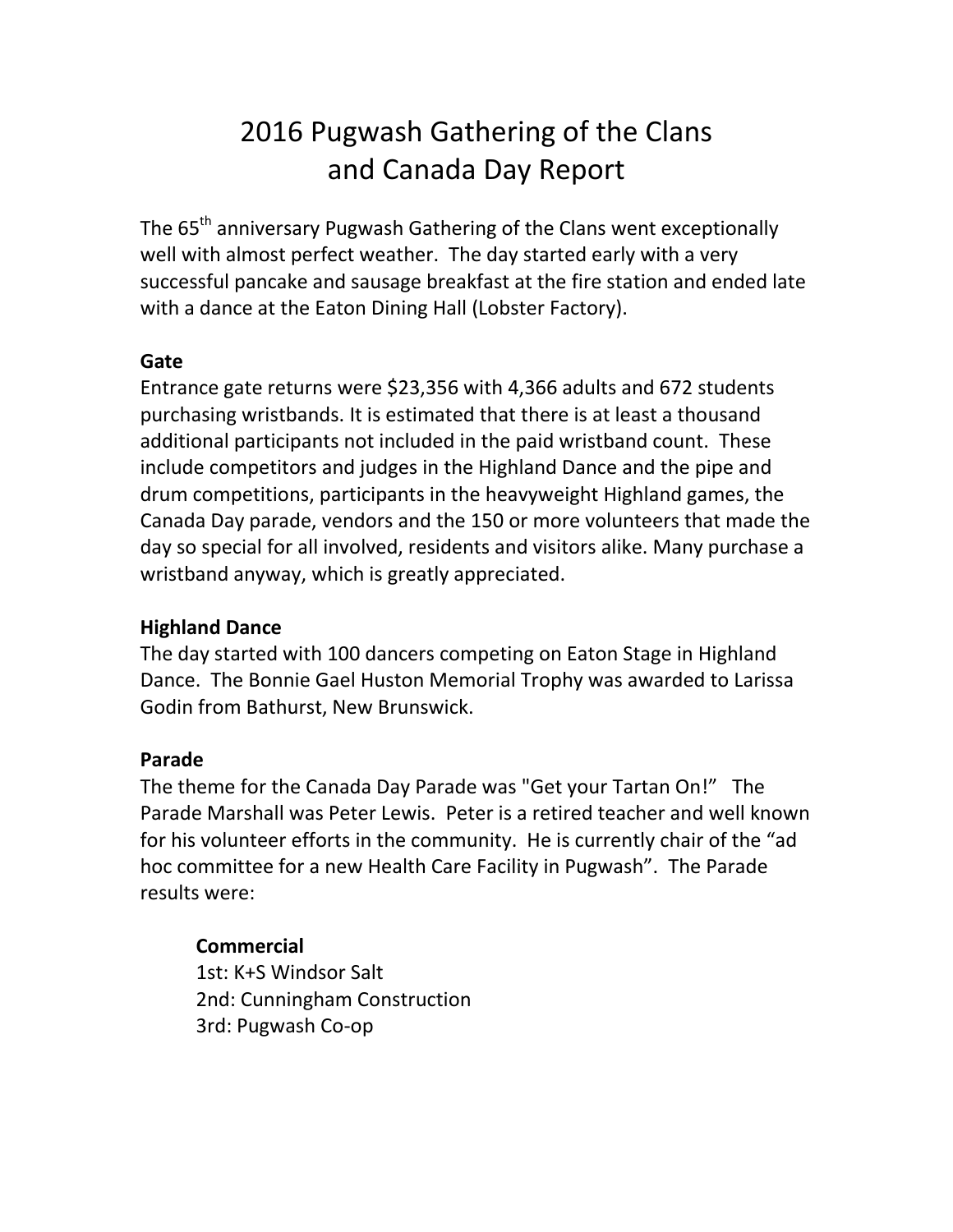## **Non- Commercial**

1st: Communities in Bloom 2nd: Churches of Pugwash 3rd: Miller Road MX Crew

## **Antique Vehicles**

1st: 1947 Ford station wagon owned by George Verrilli 2<sup>nd</sup>: 1925 Model T truck – Blair Tattrie 3<sup>rd</sup>: 1956 Chevrolet black truck -

**Most humorous:** Pugwash Co-op

# **Pipes and Drums**

Four pipe and drum bands competed this year. In Grade 4, first place went to Belfast Pipe and Drum Band. In Grade 5, first place went to Dartmouth and District Pipe and Drum Band, 2<sup>nd</sup> went to 36 Halifax Pipes and Drums and 3<sup>rd</sup> was Correctional Services of Canada Community Pipe and Drum Band. After the competitions were over, the bands massed and marched up Water Street as far as Black Street. MLA Terry Farrell was on hand to present the band prizes.

## **Heavyweights**

The heavyweight exhibition games were held on the Cyrus Eaton Elementary School playgrounds with national and international champions showing their prowess at events such as hammer throwing and caber toss.

# **Entertainment**

The entertainment of Eaton stage rocked throughout the afternoon and evening with Barry Patriquin, Liz and Ben, Paul Randy Mingo, Alycia Putnam and the Elliott Brothers ending up with the Gaelic songs and music of Mary Jane Lamond and Wendy MacIsaac. The fireworks were set off at 10pm and were said by many to the best ever seen in Pugwash!